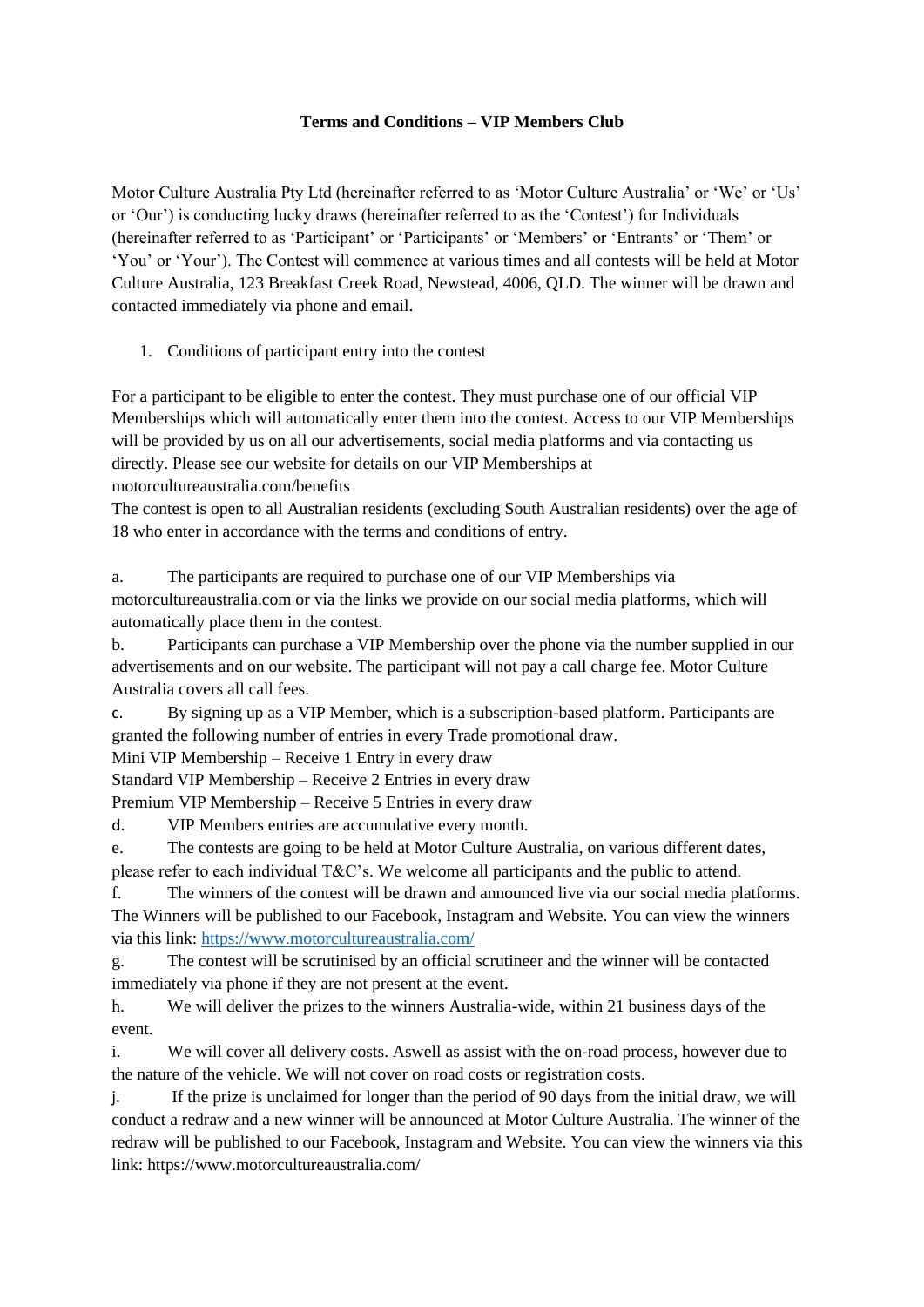k. For VIP Only Draws, the contest is not limited to a set number of entrants. It is however limited to VIP Members only.

l. VIP Members can cancel their subscription at any time, switch between tiers of membership at any time or contact us at any time for special requests.

m. Every entrant has an equal and fair chance of winning each prize. Meaning, one entrant can win multiple prizes in the competition.

2. Conditions of entry

a. Participants shall be allowed to enter the contest given the following

- They agree to the terms and conditions of the contest
- They purchase a VIP Membership via the official links
- 3. Representation and Warranties of Motor Culture Australia

Motor Culture Australia Warrants the following;

a. The vehicles involved in the contest are owned by Motor Culture Australia

| b. | The purpose of this contest is to promote the Motor Culture Australia brand and bring |
|----|---------------------------------------------------------------------------------------|
|    | awareness to the Motor Culture Australia brand.                                       |

c. We do not sell raffle tickets, or any other form of ticket to enter this contest

d. Each VIP Membership purchase includes a certain amount of entries to the vehicle giveaway at no cost.

e. Entries to the contest are strictly, and only provided as promotional prizes to VIP Members of Motor Culture Australia.

f. Entries cannot be purchased and will not be sold separately.

g. The contest can be won by any participant who purchases a VIP Membership from our website, or any official link.

h. The contest is funded in whole, by Motor Culture Australia.

i. The contest is solely promoted by Motor Culture Australia Pty Ltd, ABN 34643349357

4. Representation and warranties of the participant

The Participant represents and warrants that it shall not contact any affiliate, employee, sponsor, or partner of Motor Culture Australia in order to manipulate the Contest results.

## DISCLAIMER

By becoming a VIP Member of Motor Culture Australia the Participant agrees to enter the Contest and Agrees that:

- a) Any and all disputes, claims and causes of action arising out of or in connection with the Contest and the promotional prizes shall be resolved individually with any form of class action;
- b) Any claims, judgments and awards shall be limited to actual out of pocket costs incurred in entering the Contest, but under no circumstances will Motor Culture Australia be responsible for any legal fees;